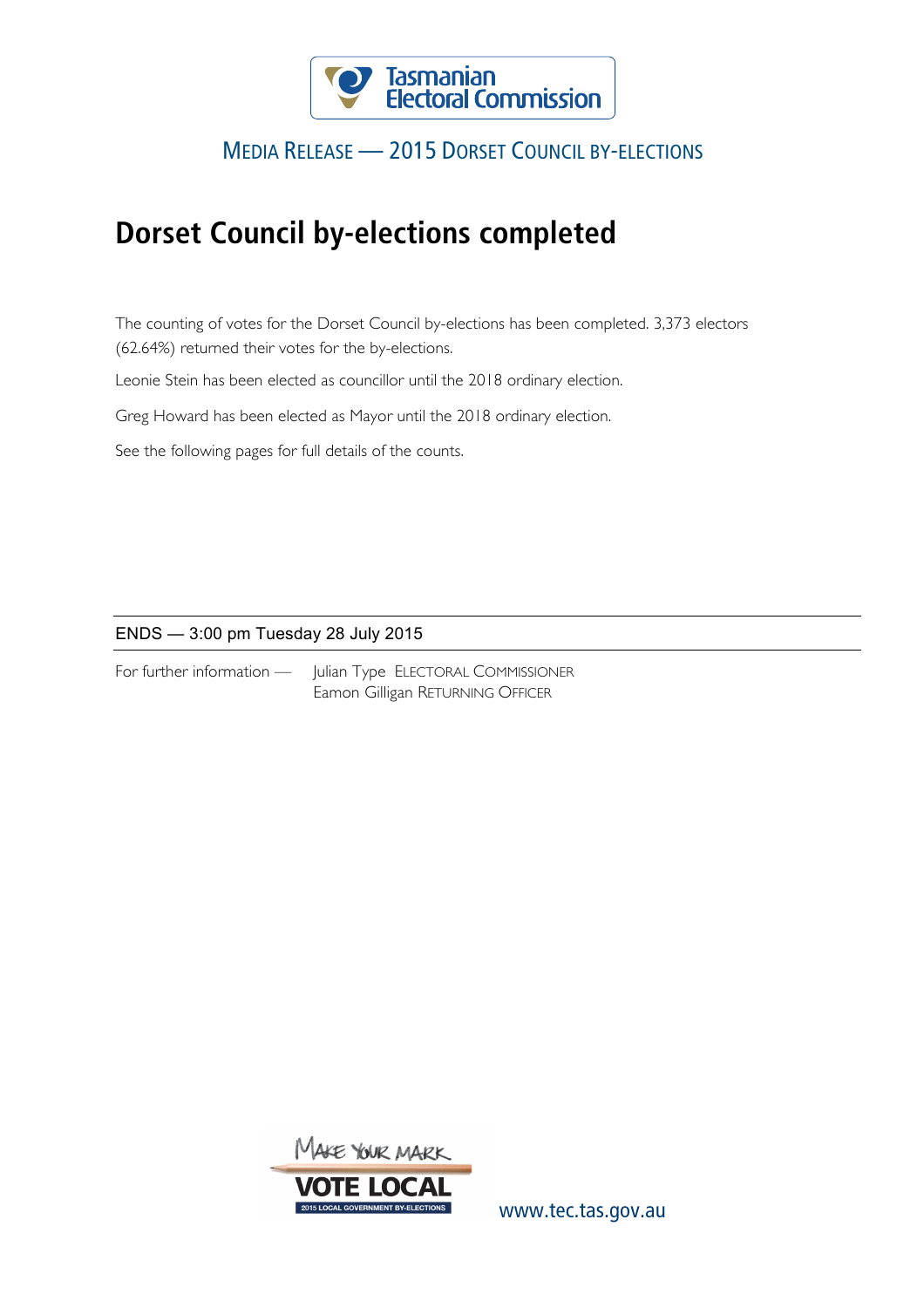## **Dorset Council Councillor By-election**

## By-election due to the death of Mayor Barry Jarvis

#### **28 July 2015**

Informal: 37

|         |                   | Candidates                |                           |                      |                         |                        |                        |                    |                |                      |                         |
|---------|-------------------|---------------------------|---------------------------|----------------------|-------------------------|------------------------|------------------------|--------------------|----------------|----------------------|-------------------------|
|         |                   | <b>BOOTH</b><br>Christine | <b>CHILCOTT</b><br>Mervyn | <b>LOHREY</b><br>Mal | <b>POWELL</b><br>Edwina | <b>SCHRAMM</b><br>Mary | <b>STEIN</b><br>Leonie | Exhausted<br>Votes | Total<br>Votes | Absolute<br>majority | Remarks                 |
| Count 1 | Total             | 342                       | 848                       | 283                  | 297                     | 399                    | 1 1 1 0                | $\pmb{0}$          | 3 2 7 9        | 1 640                | First preferences       |
| Count 2 | Votes transferred | 26                        | 81                        | $-283$               | 41                      | 40                     | 54                     | 41                 |                |                      | LOHREY excluded         |
|         | Progressive total | 368                       | 929                       | 0                    | 338                     | 439                    | 1 1 6 4                | 41                 | 3 2 7 9        | 1 6 2 0              |                         |
| Count 3 | Votes transferred | 46                        | 73                        |                      | $-338$                  | 64                     | 111                    | 44                 |                |                      | POWELL excluded         |
|         | Progressive total | 414                       | 1 0 0 2                   |                      | $\pmb{0}$               | 503                    | 1 2 7 5                | 85                 | 3 2 7 9        | 1598                 |                         |
| Count 4 | Votes transferred | $-414$                    | 131                       |                      |                         | 120                    | 119                    | 44                 |                |                      | <b>BOOTH</b> excluded   |
|         | Progressive total | $\pmb{0}$                 | 1 1 3 3                   |                      |                         | 623                    | 1 3 9 4                | 129                | 3 2 7 9        | 1576                 |                         |
| Count 5 | Votes transferred |                           | 276                       |                      |                         | $-623$                 | 277                    | 70                 |                |                      | <b>SCHRAMM</b> excluded |
|         | Progressive total |                           | 1 4 0 9                   |                      |                         | $\mathbf 0$            | 1671                   | 199                | 3 2 7 9        | 1 5 4 1              | <b>STEIN elected</b>    |